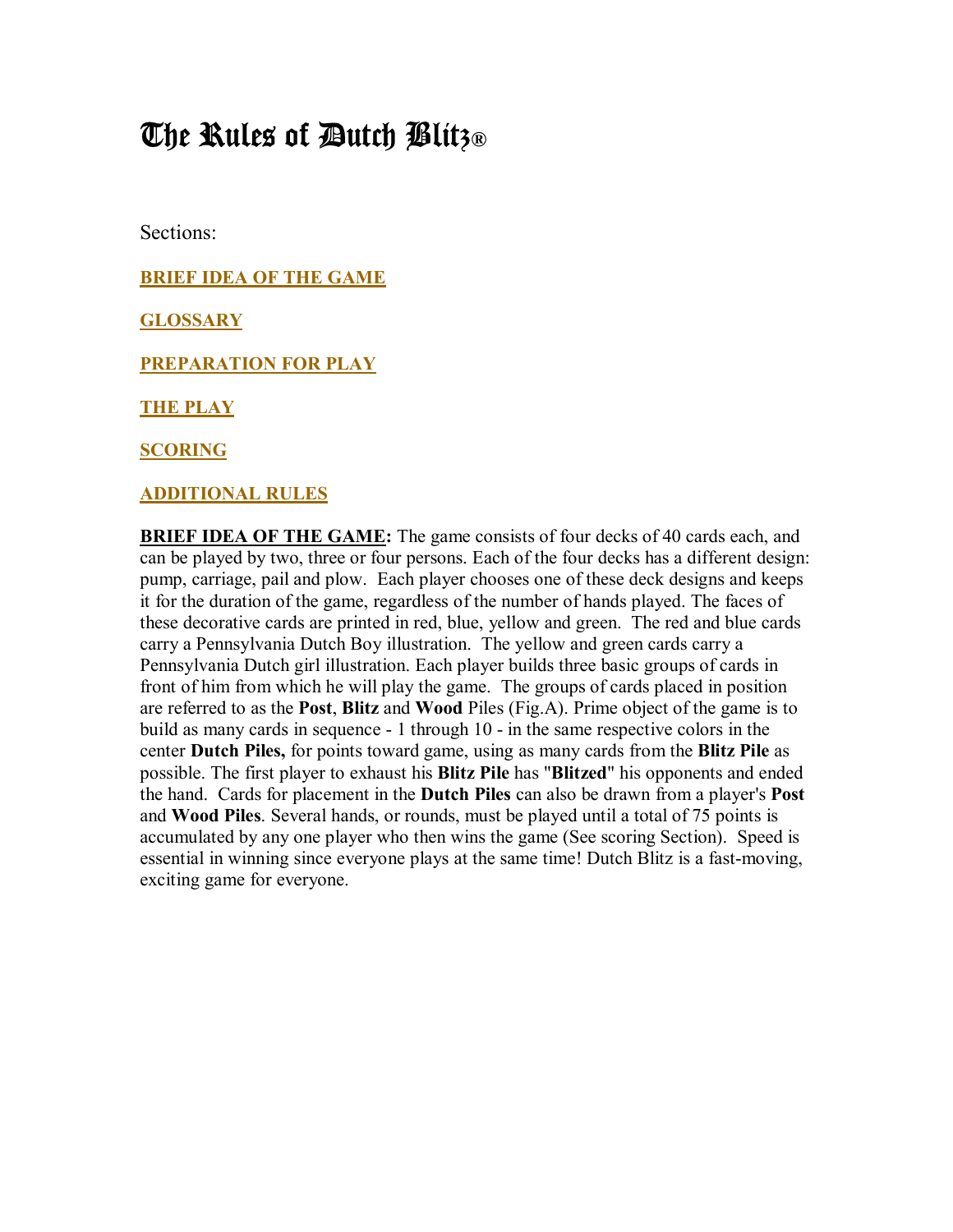

**GLOSSARY**

**Wood Pile:** Stack of cards built to the right of a player, from cards held in that player's hand.

**Dutch Piles:** Stacks of cards in each of the four colors - 1 through 10 an ASCENDING sequence - placed in the center of the table and played upon by all players. Each player accumulates scoring points here.

**Post Piles:** Groups of cards placed to the left of both the **Blitz** and **Wood** piles in DESCENDING sequence For each player, the **Post Piles** serve as a "trading" or replacement area during the game.

**Blitz Pile:** This pile of 10 cards is the most important pile of cards to each player since it is the key towards "**Blitzing**" the other players when all cards have been used up. If the player is left-handed, the pile can be placed to his left for easier handling of the cards.

### **Preparation for Play**

: Each player thoroughly shuffles his deck of 40 cards face down. He then places the top three cards in his deck face up in front of him. These are the **Post Piles** (Fig B).



Each player then counts the next 10 cards and places them in a pile face up to his right. This is the **Blitz Pile**. This pile should be in line with the **Post Piles** (Fig C).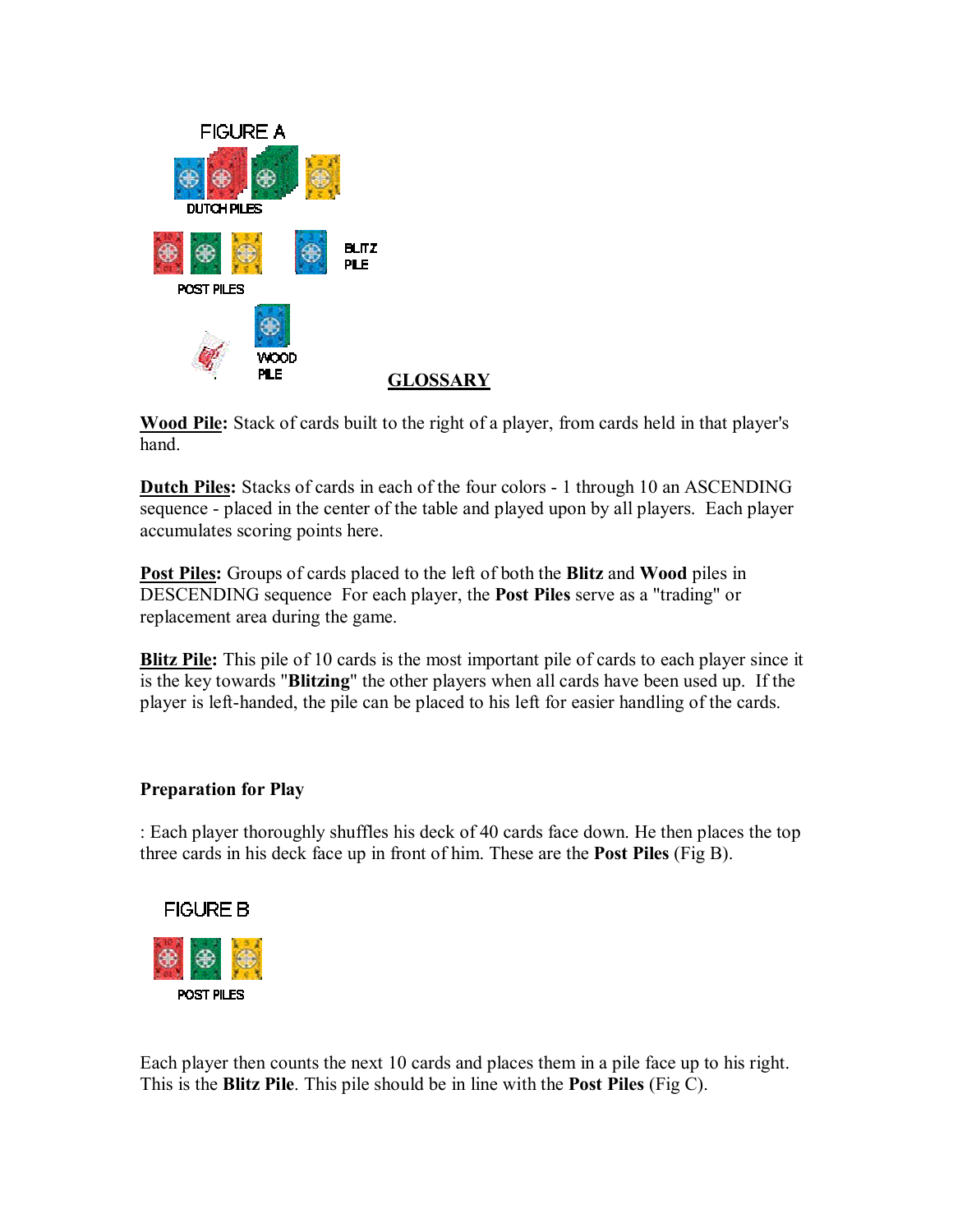

Each player will then hold the remaining cards of his deck face down in his hand. Everyone is now ready to begin play. NOTE: If only two players are playing, the rules are exactly the same, except that there should be five **Post Piles** instead of three.

# **THE PLAY**

One selected player (usually the scorekeeper) gives the signal to start. Everyone begins and plays at the same time, until the end of the hand. If any of the exposed cards in front of the player is a Number 1 card, regardless of color, it must be placed face up in the center of the table to form the beginning of a **Dutch Pile** *(*Fig D).



Each Number 1 card starts a new **Dutch Pile**. If a player uses a card from the **Post Piles**, they empty space is filled with the top card of his **Blitz Pile**. Players should always maintain the original number of **Post Pile**s. When the top card of the **Blitz Pile** is used, it is not replaced. If any player has a Number 2 card of the same color as the Number 1 card in any of the **Dutch Piles**, he should place it on top of the Number 1 card, then a Number 3, and a Number 4 card, etc., in and ASCENDING sequence.

If none of a player's exposed cards can be used in this manner on the **Dutch Piles**, the player will then count off three cards in his hand. He will turn the three cards in such a manner that the third card will be on top as they are placed face up before him, thus forming the **Wood Pile** and at the same time, creating a fifth exposed card (or seventh, if two are playing), that can be played onto the **Dutch Pile**s, if possible3. The top card of the **Wood Pile** may be used for any play at any time (Fig E).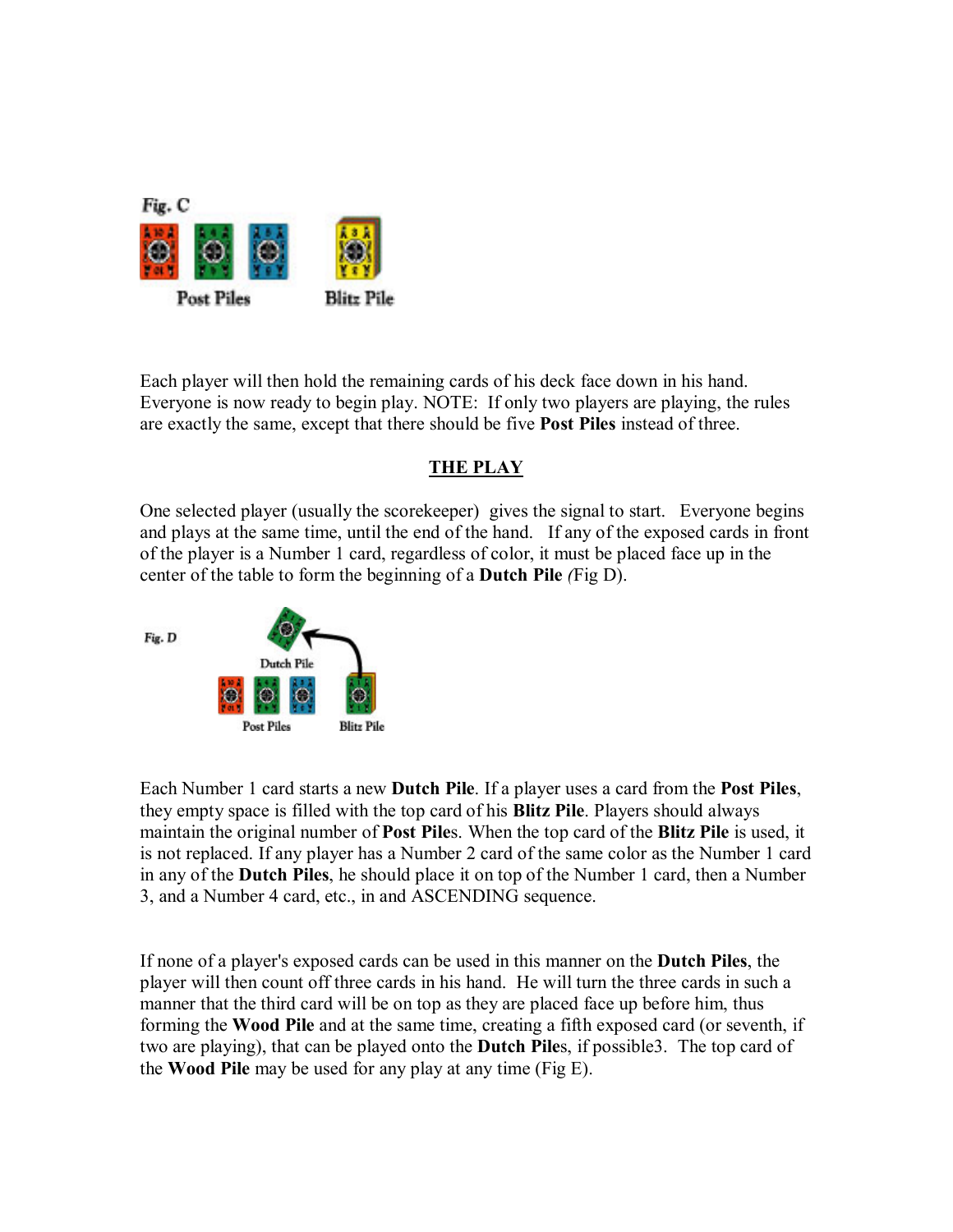

A Number 1 card always starts a new **Dutch Pile**. If no further play can be made, the player will count off three more cards from his hand, and turn them face up onto the remaining cards (if there are any remaining) on his **Wood Pile**. Thus a player may play any of his exposed cards onto any of the **Dutch Piles** in the center of the table, provided he plays the onto the **same color** and in an ASCENDING sequence. When all of the l cards in a player's hand have been turned over, he will pick up ath cards in his **Wood Pile**. Without shuffling, he will turn them face down in his hand and again proceed to count off three, and turn them over again to build up the **Wood Pil**e. If a player desires, he may build from his **Blitz Pile, Wood Pile,** or from any one of his **Post Piles**, onto any other of his **Post Piles** in the following manner (Fig F).



- a. Building from the **Blitz Pil**e
- b. Building from the **Wood Pile**
- c. Building from one **Post Pile** to another so that:
- d. Another card may be taken from the **Blitz Pile** as a replacement

Numbers in the **Post Piles** must follow a DESCENDING sequence - seven on an eight six on a seven, etc. In addition, the cards must ALTERNATE, boy - girl or girl - boy.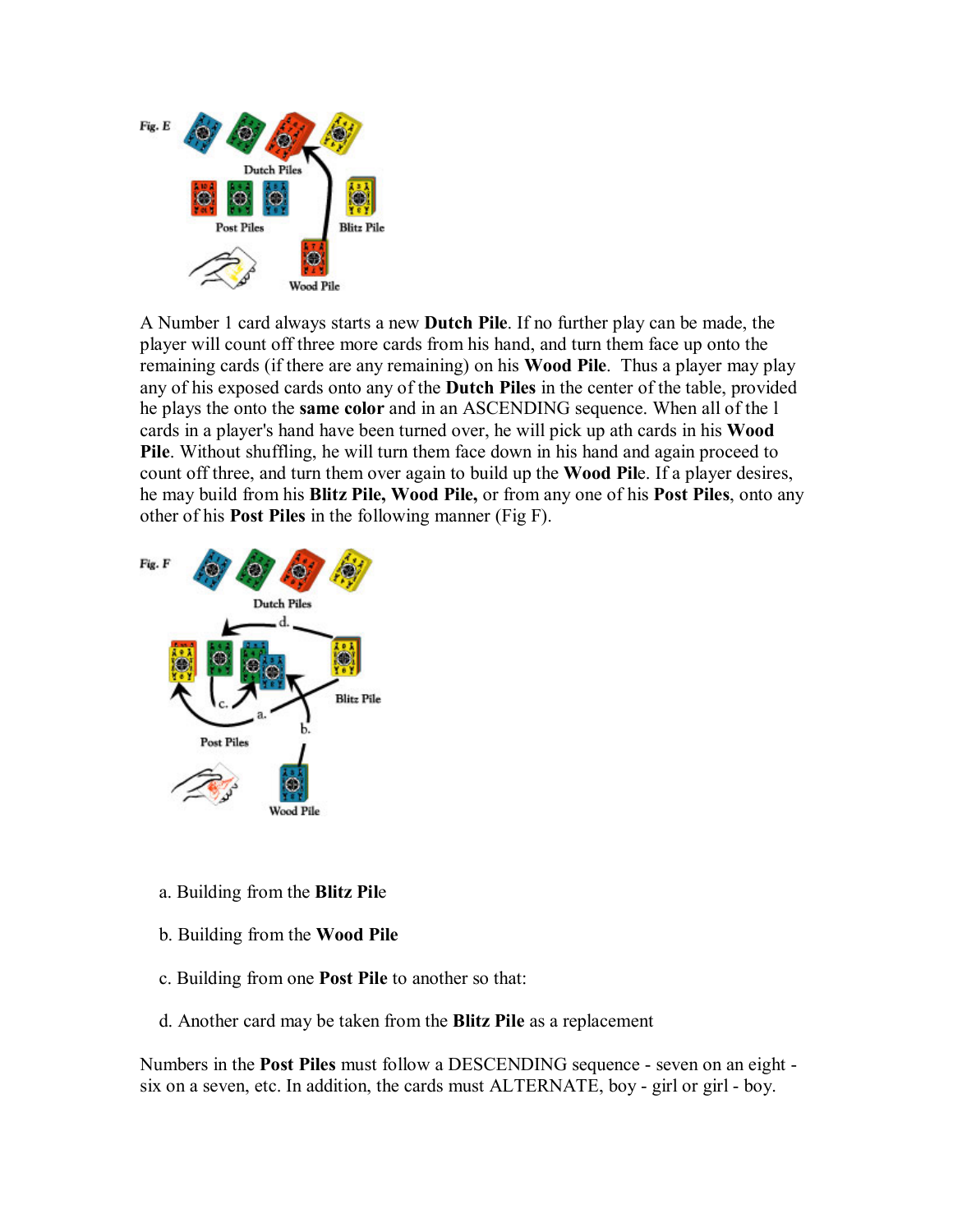Both the number and the color must be visible at all times to all players when building a DESCENDING sequence onto the base card in a **Post Pile**.

**WARNING:** A player should not hesitate to build onto his **Post Pile** in the manner outlined if it helps him to use up his **Blitz Pile**. But he should be warned that if he builds too much from his **Wood Pile**, He may tie up valuable cards. Only the low-numbered card on each DESCENDING sequence in the **Post Piles** may be used to build onto a **Dutch Pile**. Since the prime object of the game is to use up the **Blitz Pile**, it is to a player's advantage to give preference to playing cards from the **Blitz Pile** rather than to make plays from the **Post Piles** or **Wood Piles**.



# **DUTCH BLITZ PLAYING POSITIONS**

**ENDING THE HAND:** When a player uses the last card in his **Blitz Pile** he shouts **"BLITZ!"** and all play immediately stops.

### **SCORING**

Each player will count the number of cards remaining in their **Blitz Pile** and give this figure to the score-keeper. Do not touch or disturb any of the other cards at this time. When the scorekeeper has written down these figures, he will gather up all of the **Dutch Piles** in the center of the table, and place them in one neat stack. At this point, all of the players will gather in their own **Post, Blitz** and **Wood Pile** cards and any cards left in their hand, and set these all aside. Together, the players will then sort out the **Dutch Pile** cards thatt were gathered by the scorekeeper, and return them to the proper player by design - pump, plow, pail and carriage. Each player will count his cards that were played onto the **Dutch Piles** and give this figure to the scorekeeper. The scorekeeper will then compute the score giving credit of one point for each card placed in the **Dutch Piles** and deducting two points for each card that remained in a player's **Blitz Pile**. The game in then repeated and another hand is played.

### **ENDING THE GAME**